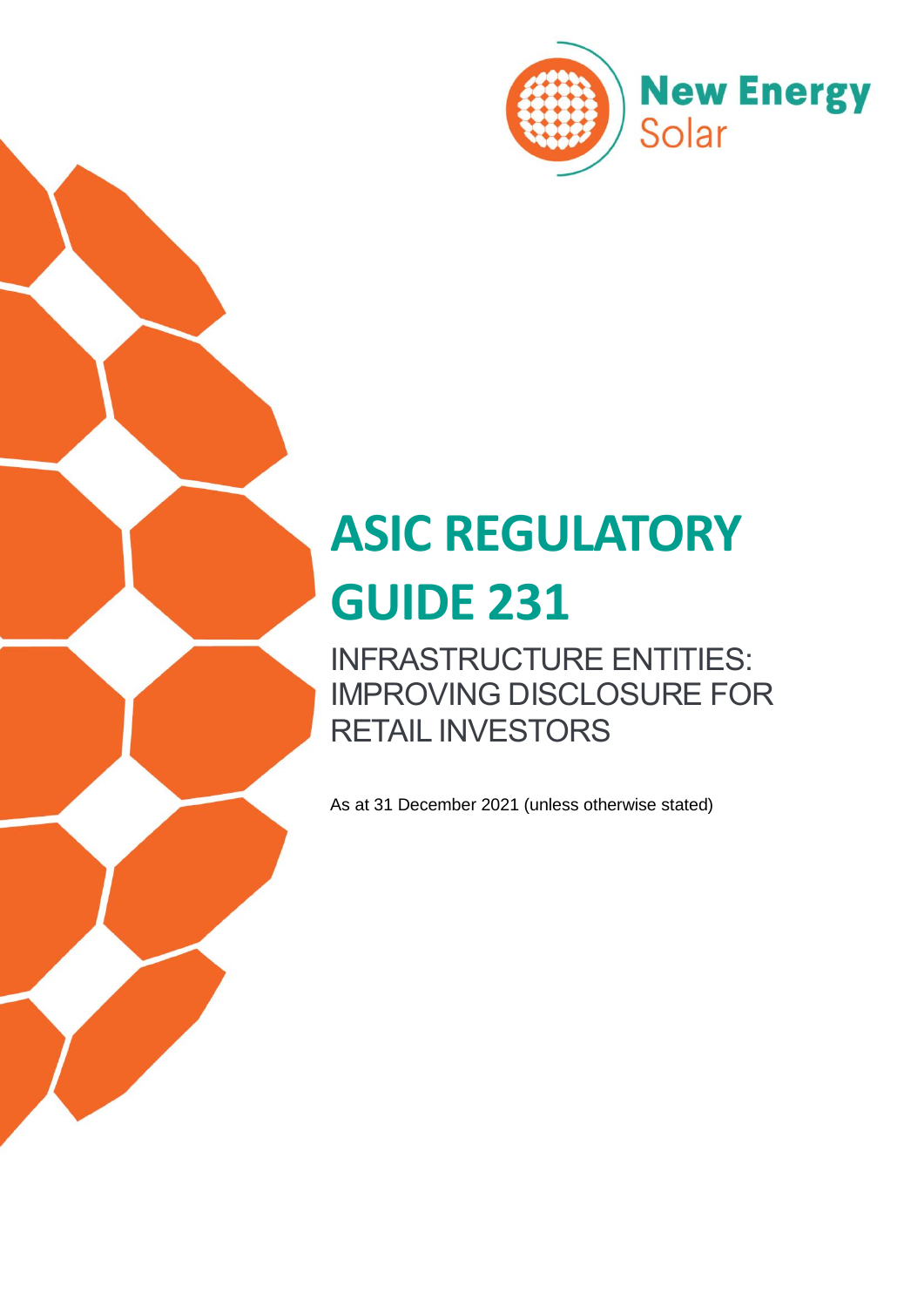## **ASIC REGULATORY GUIDE 231**

### Infrastructure Entities: Improving disclosure for retail investors

#### **INTRODUCTION**

ASIC Regulatory Guide 231 – Infrastructure entities: Improving disclosure for retail investors sets out benchmark and principles disclosure guidelines for infrastructure entities. A full copy of ASIC Regulatory Guide 231 – Infrastructure Entities: Improving Disclosure for Retail Investors can be found on the ASIC website.

As at 31 December 2021, New Energy Solar consisted of New Energy Solar Limited (ACN 609 396 983) (**Company**) (being a public company) and their controlled entities (together referred to as **New Energy Solar**, **NEW** or the **Business**).

At a General Meeting of New Energy Solar Fund on 25 June 2021, investors approved the winding up of the trust in NEW's corporate structure which resulted in the un-stapling of NEW securities from 1 July 2021. Following a short period of conditional trading to implement the un-stapling, NEW shares continued trading under the ASX ticker NEW from 2 July 2021. As a result, unless otherwise stated, this document only reflects the Company's position at 31 December 2021, as the Trust no longer had material net assets at 31 December 2021.

The Board has delegated authority to New Energy Solar Manager Pty Limited (ACN 609 166 645, CAR No. 1237667) (the **Investment Manager**) to acquire and dispose of assets and investments, and manage the Business' assets in a manner consistent with its investment strategy. The current investment strategy of the Business cannot be amended in any material respect without the agreement of the Company and the Investment Manager.

As at 31 December 2021, the Business' portfolio comprised 14 operational solar power plants, with a total capacity of 606MWDC located in the United States of America (**US**) .On 7 June 2021, the Company entered an agreement to sell its two Australian assets comprising 167 MW<sub>DC</sub> to Banpu Energy Holdings Pty Limited, with the sale completing on 30 July 2021.

| <b>Statement:</b> This benchmark is met.                                                                                                                                                                                                                                                                  |
|-----------------------------------------------------------------------------------------------------------------------------------------------------------------------------------------------------------------------------------------------------------------------------------------------------------|
| <b>Explanation:</b> The Business publishes its corporate<br>governance charter on its website<br>http://www.newenergysolar.com.au/investor-centre/key-<br>documents) which sets out detailed disclosures in respect<br>of compliance with the ASX Corporate Governance<br>Principles and Recommendations. |
| <b>Further Information:</b> For additional disclosure on the<br>Business' adopted practices see the New Energy Solar<br>Annual Report for the year ended 31 December 2021 (NEW<br>2021 Annual Report).                                                                                                    |
| <b>Statement:</b> This benchmark is met.                                                                                                                                                                                                                                                                  |
| <b>Explanation: N/A</b>                                                                                                                                                                                                                                                                                   |
| <b>Further Information:</b> For additional disclosure on this<br>benchmark, see the Director's report included in the NEW<br>2021 Annual Report.                                                                                                                                                          |
|                                                                                                                                                                                                                                                                                                           |

The Board of the Company provides the following disclosure against the ASIC Benchmark Disclosure Principles:

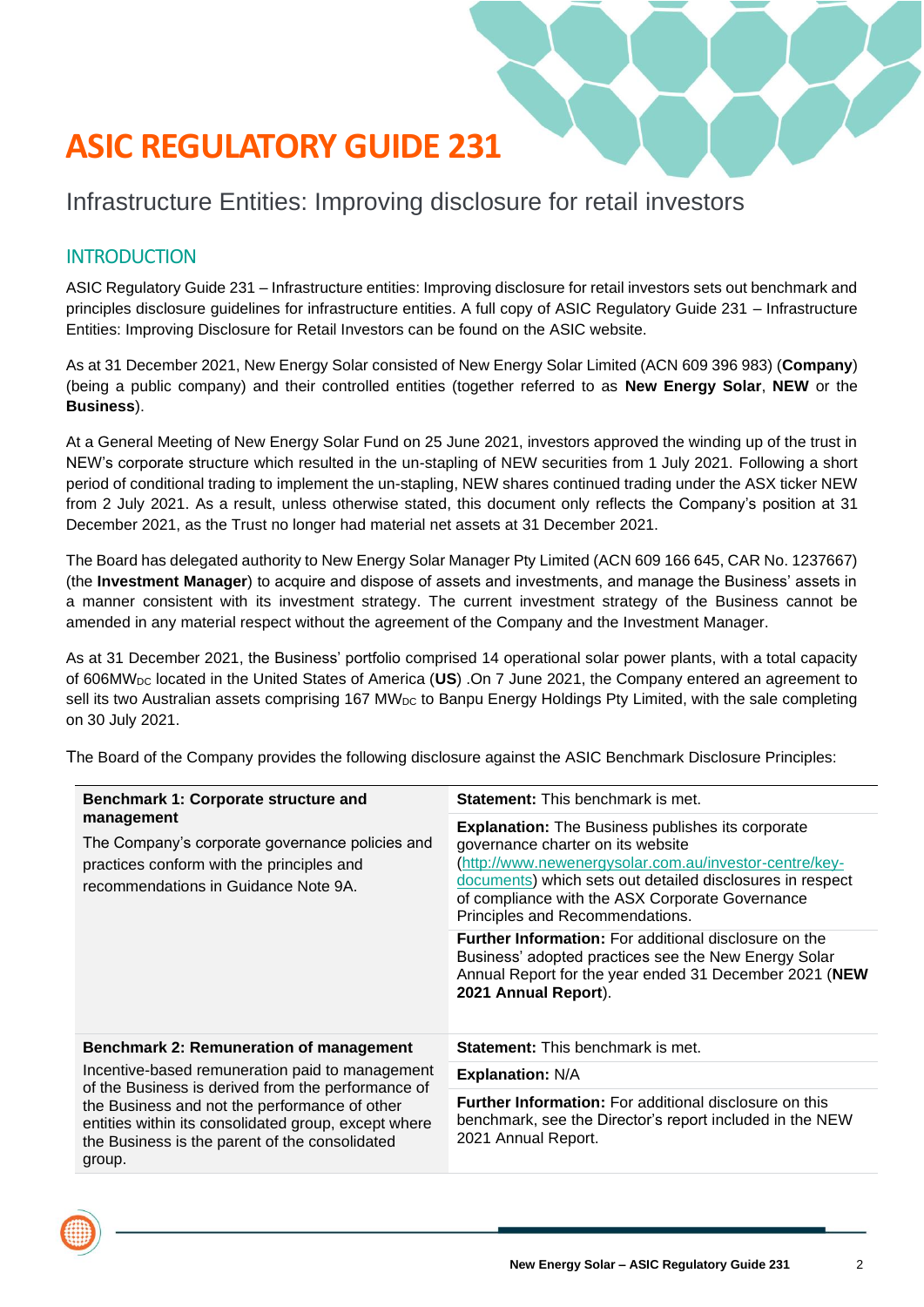| <b>Benchmark 3: Classes of shares</b>                                                                          | <b>Statement: This benchmark is met.</b>                                                                                                                                                                                                                              |
|----------------------------------------------------------------------------------------------------------------|-----------------------------------------------------------------------------------------------------------------------------------------------------------------------------------------------------------------------------------------------------------------------|
| All shares are fully paid. As at 31 December 2021,<br>there was one class of securities: Ordinary Shares.      | <b>Explanation: N/A</b>                                                                                                                                                                                                                                               |
|                                                                                                                | <b>Further Information:</b> For additional disclosure on this<br>benchmark:                                                                                                                                                                                           |
|                                                                                                                | See Sections 15.3 and 15.4 of the New Energy<br>$\bullet$<br>Solar Offer Document dated November 2017 (the<br>Offer Document).<br>Note 10 of the NEW 31 December 2021 Full-Year<br>Report.                                                                            |
| Benchmark 4: Substantial related party                                                                         | <b>Statement:</b> This benchmark is met.                                                                                                                                                                                                                              |
| transactions<br>The Company complies with ASX Listing Rule 10.1<br>for substantial related party transactions. | <b>Explanation:</b> The Business discloses related party<br>transactions that are material to the investment decisions of<br>investors.                                                                                                                               |
|                                                                                                                | In respect of transactions between the entities and their<br>wholly owned entities which comprise the Business, ASIC<br>has provided the Business with customary relief for those<br>transactions to proceed without the need to seek NEW<br>securityholder approval. |
|                                                                                                                | <b>Further Information:</b> For additional disclosure on related<br>party transactions see Note 17 of the NEW 31 December<br>2021 Full-Year Report.                                                                                                                   |

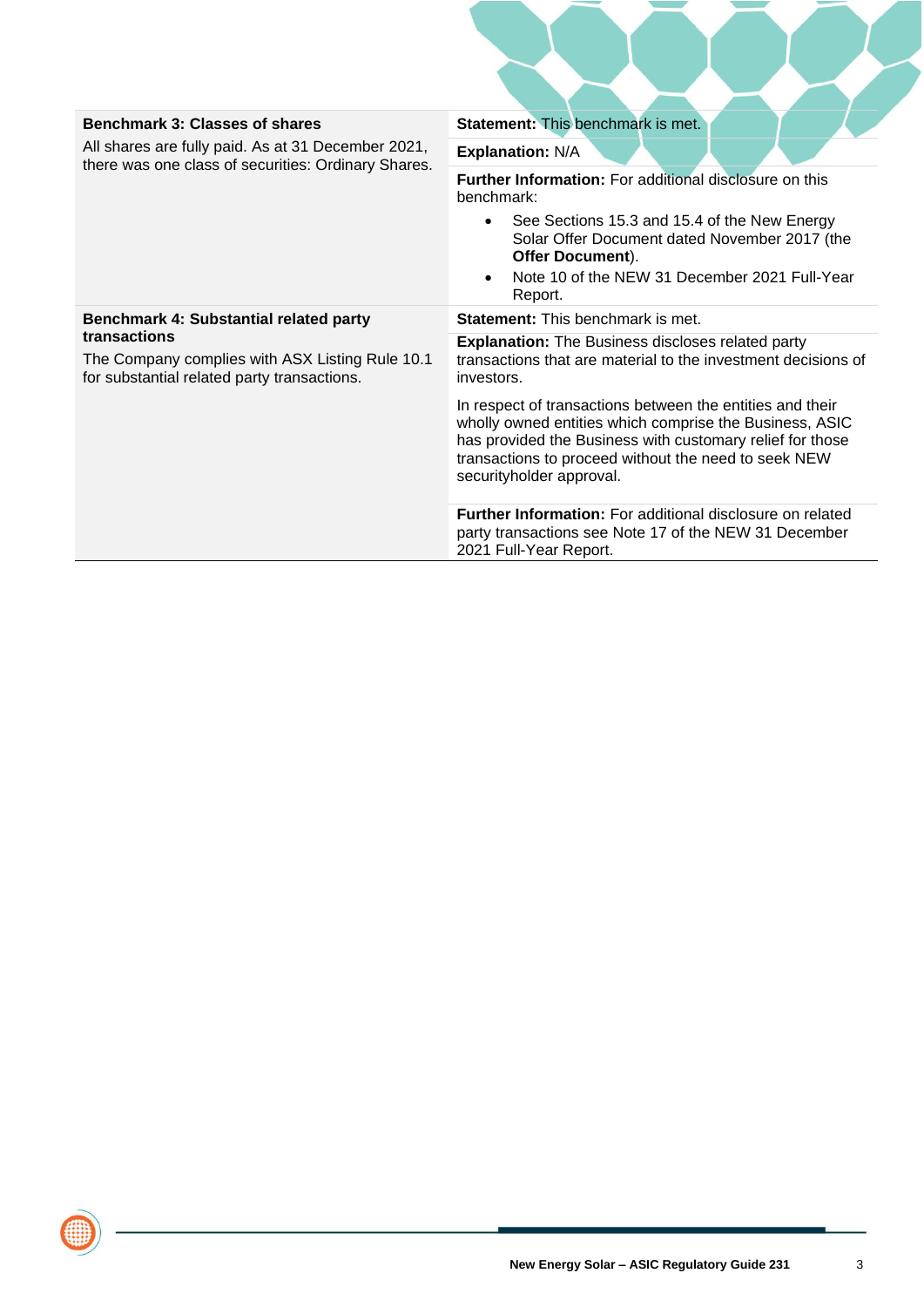#### **Benchmark 5: Cash flow forecast**

The Company has, for the current financial year, prepared and had approved by its directors:

- a 12-month cash flow forecast for the Business and has engaged an independent suitably qualified person or firm to provide, in accordance with the auditing standards:
	- negative assurance on the reasonableness of the assumptions used in the forecast; and
	- o positive assurance that the forecast is properly prepared on the basis of the assumptions and on a basis consistent with the accounting policies adopted by the entity; and
- an internal unaudited cash flow forecast for the remaining life, or the right to operate (if less) for each new significant infrastructure asset acquired by the Business.

#### **Statement:** This benchmark is not met.

**Explanation:** The Investment Manager prepares internal. unaudited 12-month cash flow forecasts which are approved by the Directors. These forecasts are not reviewed by an independent person or firm as NEW considers this information to be proprietary, however the Board commissioned an independent review of the forecast preparation process which was found to be robust. The following measures are in place to address the reliability of the forecast:

- A high proportion of revenue and cash inflows from solar plants in the portfolio is earned from fixed price PPA contracts
- A high proportion of all interest payments are fixed
- Internal, unaudited asset-life cash flow forecasts for each of the investments made by the Business have been completed in connection with the respective acquisitions and are maintained for all assets
- A consolidated Business cash flow model which forecasts aggregate Business cash flows has been developed by the Investment Manager. This consolidated Business cash flow model has been subjected to a periodic model review.
- The cash flow forecast for the business is prepared by the Investment Manager on a regular basis and is reviewed by the Directors on at least a quarterly basis throughout the year.

#### **Further Information:** N/A

#### **Statement:** This benchmark is met.

**Explanation:** The Investment Manager has internal capabilities that maintain NEW's financial models.

An independent agreed upon procedures review of the Company's consolidated base case financial model was completed in February 2022. No material or substantive exceptions were noted regarding the accuracy or functionality of the base-case financial model from this review.

Prior to this review the Company's consolidated base case financial model was reviewed by an independent assurance practitioner in October 2017.

**Further Information:** N/A

**Statement:** This benchmark is not met.

**Explanation:** The Business acquired interests in NC-31 and NC-47 solar power plants in March and May 2017, respectively.

Construction of these assets was completed immediately prior to NEW's purchase of its final interests.

Cash yields for NC-31 and NC-47 during their first two years of operation have not met the publicly disclosed forecasts prepared by NEW at the time of their acquisition,

#### **Benchmark 6: Base-case financial model**

Before any new material transaction, and at least once every three years, an assurance practitioner performs an agreed-upon procedures check on the Business' base-case financial model that:

- checks the mathematical accuracy of the model, including that:
- the calculations and functions in the model are in all material respects arithmetically correct; and
- the model allows changes in assumptions, for defined sensitivities, to correctly flow through to the results; and
- includes no findings that would, in the Business' opinion, be materially relevant to the Business' investment decision.

#### **Benchmark 7: Performance and forecast**

For any operating asset developed by the Business, or completed immediately before the Business' ownership, the actual outcome for the first two years of operation equals or exceeds any original publicly disclosed forecasts used to justify the acquisition or development of the asset.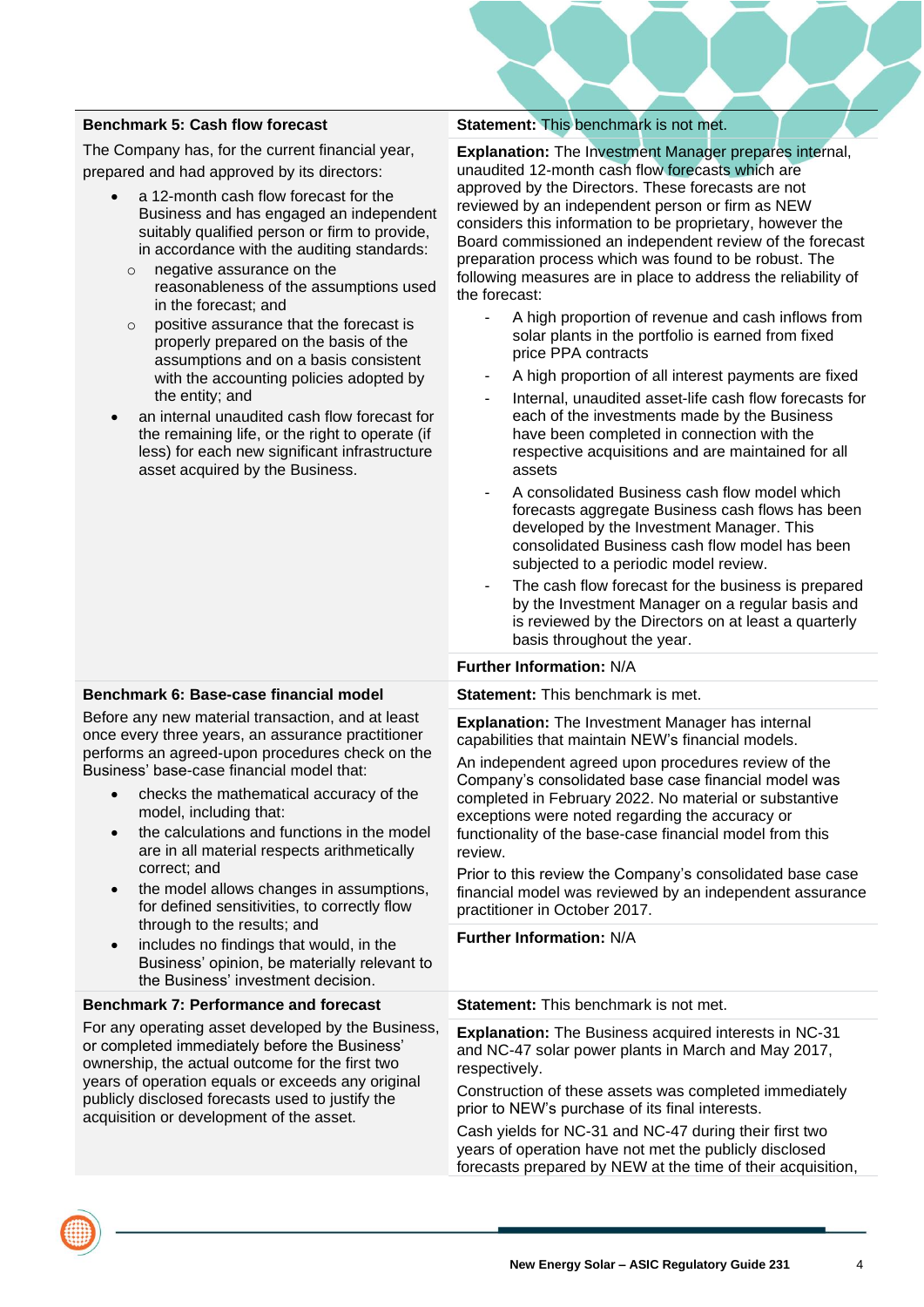|                                                                                                                                                                                                                                       | largely due a prolonged period of poor weather conditions<br>in North Carolina.                                                                                                                                                                                                                                                                                                                                                                                                                                                                                           |
|---------------------------------------------------------------------------------------------------------------------------------------------------------------------------------------------------------------------------------------|---------------------------------------------------------------------------------------------------------------------------------------------------------------------------------------------------------------------------------------------------------------------------------------------------------------------------------------------------------------------------------------------------------------------------------------------------------------------------------------------------------------------------------------------------------------------------|
|                                                                                                                                                                                                                                       | Further Information: For further information refer to the<br>transaction announcements on the New Energy Solar<br>website at http://www.nes.com.au/announcements/                                                                                                                                                                                                                                                                                                                                                                                                         |
| <b>Benchmark 8: Distributions</b>                                                                                                                                                                                                     | Statement: This benchmark is met.                                                                                                                                                                                                                                                                                                                                                                                                                                                                                                                                         |
| If the Business is a unit trust, it will not pay<br>distributions from scheme borrowings.                                                                                                                                             | <b>Explanation:</b> The Business intends to pay dividends on a<br>six-monthly basis. On payment of dividends, portions<br>attributable to income and capital are disclosed to NEW<br>securityholders.                                                                                                                                                                                                                                                                                                                                                                     |
|                                                                                                                                                                                                                                       | Further Information: For additional disclosure on this<br>benchmark, see Section 10.8.5 of the Offer Document.                                                                                                                                                                                                                                                                                                                                                                                                                                                            |
| Benchmark 9: Updating the unit price                                                                                                                                                                                                  | Statement: The benchmark is not applicable.                                                                                                                                                                                                                                                                                                                                                                                                                                                                                                                               |
| If the Business is unlisted and a unit trust, after<br>finalising a new valuation for an infrastructure asset,<br>the Business reviews, and updates if appropriate,<br>the unit price before issuing new units or redeeming<br>units. | <b>Explanation:</b> This benchmark is not applicable as the<br>stapled securities of the Business were unlisted on the<br>Australian Securities Exchange as of 31 December 2021.<br>At a General Meeting of New Energy Solar Fund on 25<br>June 2021, investors approved the winding up of the trust in<br>NEW's corporate structure which resulted in the un-stapling<br>of NEW securities from 1 July 2021. Following a short<br>period of conditional trading to effect the un-stapling, NEW<br>shares continued trading under the ASX ticker NEW from 2<br>July 2021. |
|                                                                                                                                                                                                                                       | Further Information: Information on the latest price for<br>New Energy Solar stapled securities is publicly available on<br>the Australian Securities Exchange (ASX) website at<br>http://www.asx.com.au/asx/share-price-<br>research/company/NEW                                                                                                                                                                                                                                                                                                                         |
|                                                                                                                                                                                                                                       | New Energy Solar's stapled securities were listed under the<br>ASX ticker code: NEW. Following a short period of<br>conditional trading to implement the un-stapling, NEW<br>shares continued trading under the ASX ticker NEW from 2<br>July 2021.                                                                                                                                                                                                                                                                                                                       |

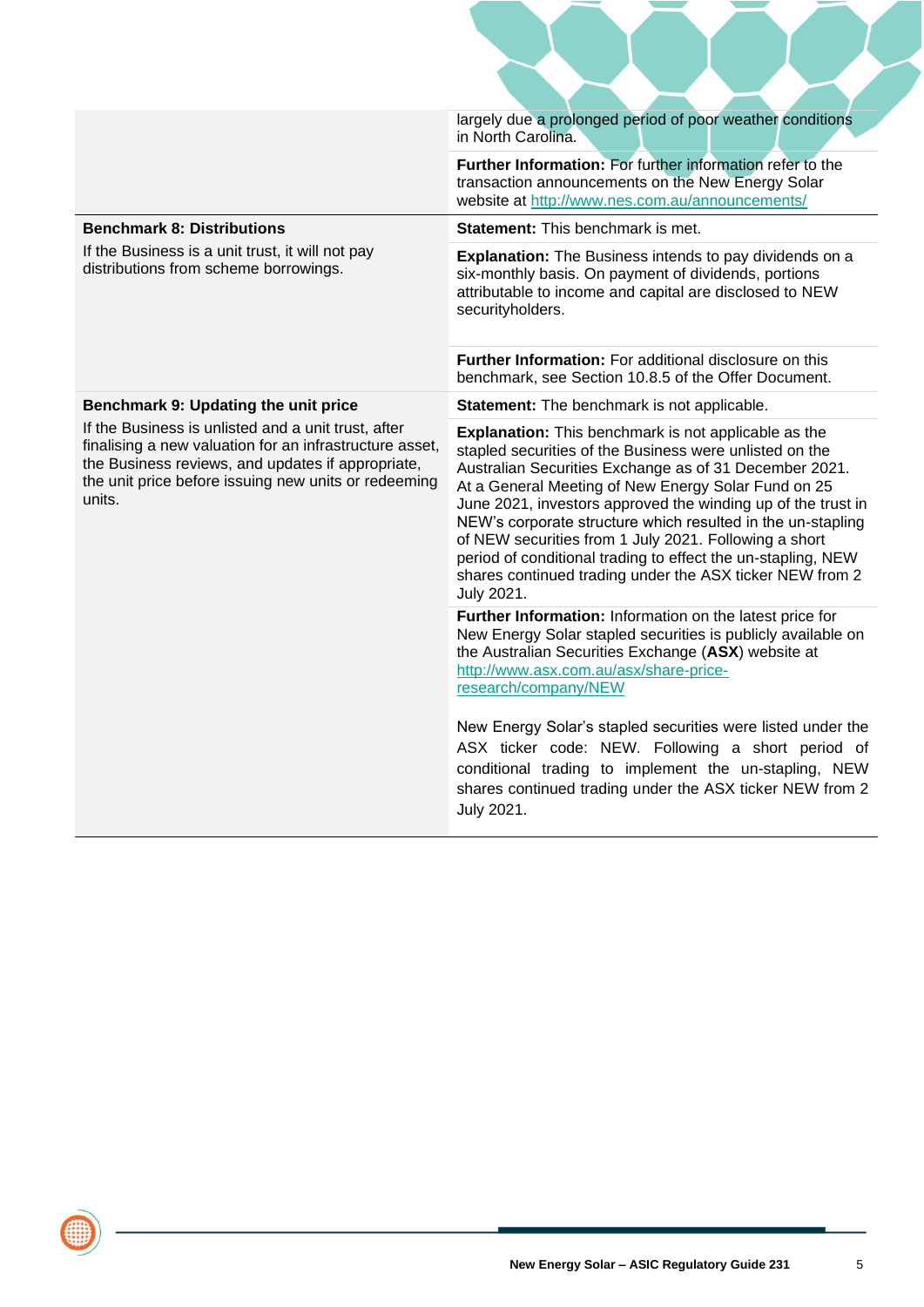The Business provides the following disclosure against the ASIC Disclosure Principles:

#### **Principle 1: Key relationships**

Disclose:

The important relationships for the entity and any other related party arrangements relevant to an investor's investment decision, including any controlling arrangements, special voting rights or director appointment rights.

#### **Disclosure:**

The structure of the Business is outlined in Figure 2 of the NEW 31 December 2021 Full-Year Report.

The Investment Manager acts as investment manager for the portfolio of assets of the Company. The Investment Manager is a corporate authorised representative (CAR NO: 1237667) of E&P Asset Management Pty Limited (ACN 159 902 708, AFSL 450257). The Investment Manager cannot make investment decisions above a delegated level of authority without the approval of the Board, depending on the ultimate intended or current ownership of an asset.

It is not anticipated that any investor or third party will have control, special voting rights or director appointment rights for or the Company.

**Further Information:** For additional disclosure, see:

- the Investment Manager's report contained in the NEW 31 December 2021 Full-Year Report
- transaction announcements located on the Business' website at:

<http://www.newenergysolar.com.au/announcements/>

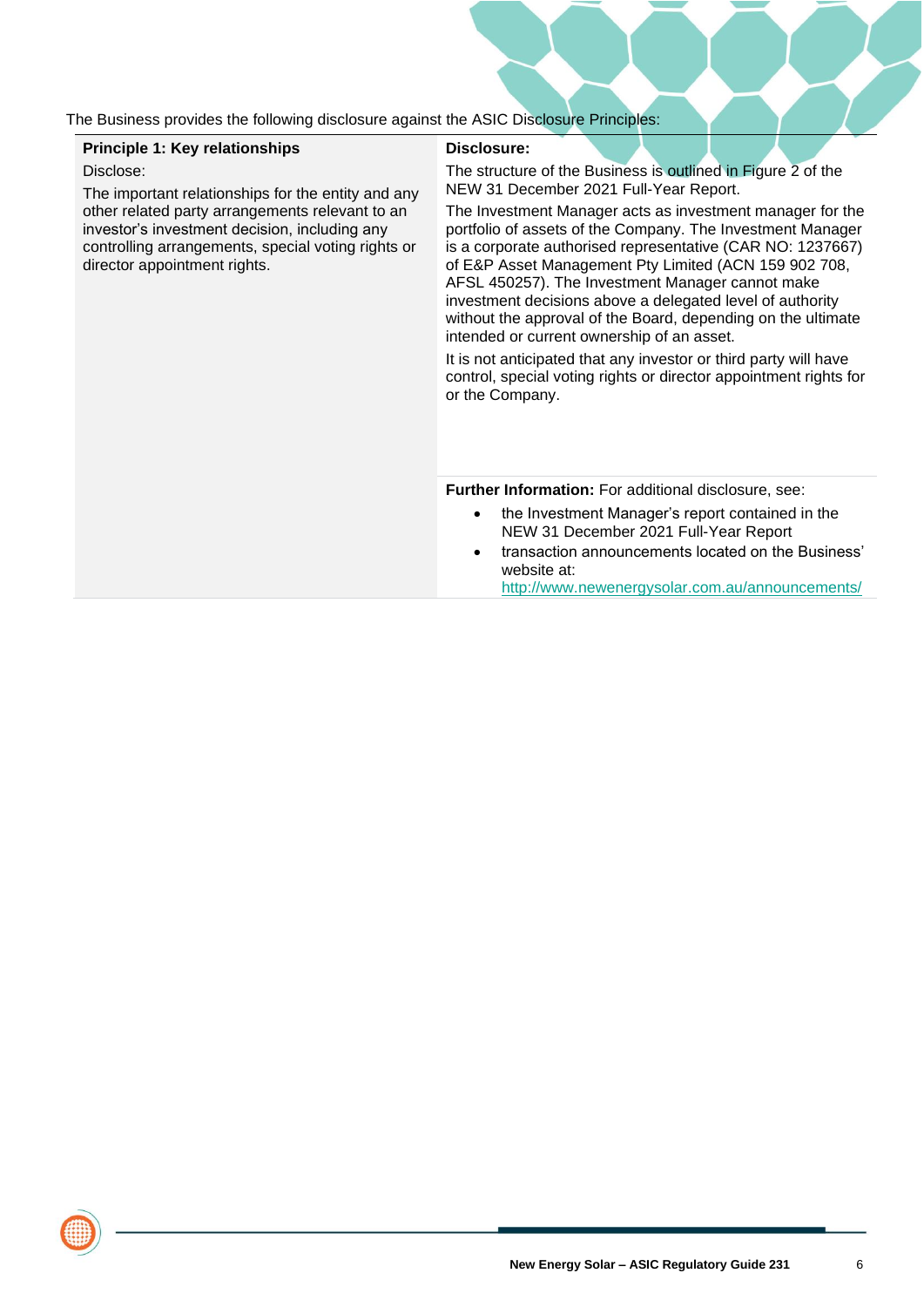#### **Principle 2: Management and performance fees**

Disclose:

- (a) all fees and related costs associated with the management of the Business' assets paid or payable directly or indirectly out of the money invested in the Business, providing a clear justification for the fees; and
- (b) if performance fees are payable, how these fees will be paid, for example:
	- *- for mature operating infrastructure assets* explain if and how the performance fees will be paid, including whether these fees are payable only from operating cash flow; and
	- *- for operating infrastructure assets in a growth phase and development assets* – explain how the performance fees will be paid, whether these fees are funded by debt, capital, the issue of securities or otherwise, and the risks to members in paying performance fees in these ways.

#### **Disclosure:**

(a) From 1 July 2018, the Investment Manager has waived part of its fees to create the revised sliding scale fee structure. On 16 April 2019, further revisions to this structure were provided as set out below in Table 1:

These investment manager fees are consistent with market practice for an investment manager of similar investments.

(b) No performance fees are payable by the Business in respect of the performance of the assets of the Business.

TABLE 1: SLIDING SCALE FEE STRUCTURE AS AT 31 DECEMBER 2021

| <b>MANAGEMENT FEE STRUCTURE</b>         |                                                  | <b>BASE MANAGEMENT FEE (%</b><br>OF ENTERPRISE VALUE (EV)) | <b>ACQUISITION AND DISPOSAL</b><br><b>FEE (% OF PURCHASE PRICE</b><br>OR NET SALES PROCEEDS)                                                |
|-----------------------------------------|--------------------------------------------------|------------------------------------------------------------|---------------------------------------------------------------------------------------------------------------------------------------------|
|                                         | <b>Enterprise Value band</b>                     |                                                            |                                                                                                                                             |
|                                         | Less than or equal to A\$1.0<br>billion          | 0.625%                                                     | 1.50%                                                                                                                                       |
| <b>Fees for EV</b><br>within each band  | Greater than A\$1.0 billion to<br>A\$1.5 billion | 0.55%                                                      | 0.90%                                                                                                                                       |
| (excluding GST) -<br>from 16 April 2019 | Greater than A\$1.5 billion to<br>A\$2.0 billion | 0.40%                                                      | 0.90%                                                                                                                                       |
|                                         | Greater than A\$2.0 billion                      | 0.40%                                                      | 0.40%                                                                                                                                       |
|                                         |                                                  | <b>Further Information:</b>                                |                                                                                                                                             |
|                                         |                                                  | For additional disclosure, see:                            |                                                                                                                                             |
|                                         |                                                  | $\bullet$<br>$\bullet$                                     | The NEW Announcement dated 12 April 2019,<br>"US Solar Fund Successfully Raises US\$200m".<br>Note 17 of the NEW 31 December 2021 Full-Year |
|                                         |                                                  | Report.                                                    |                                                                                                                                             |

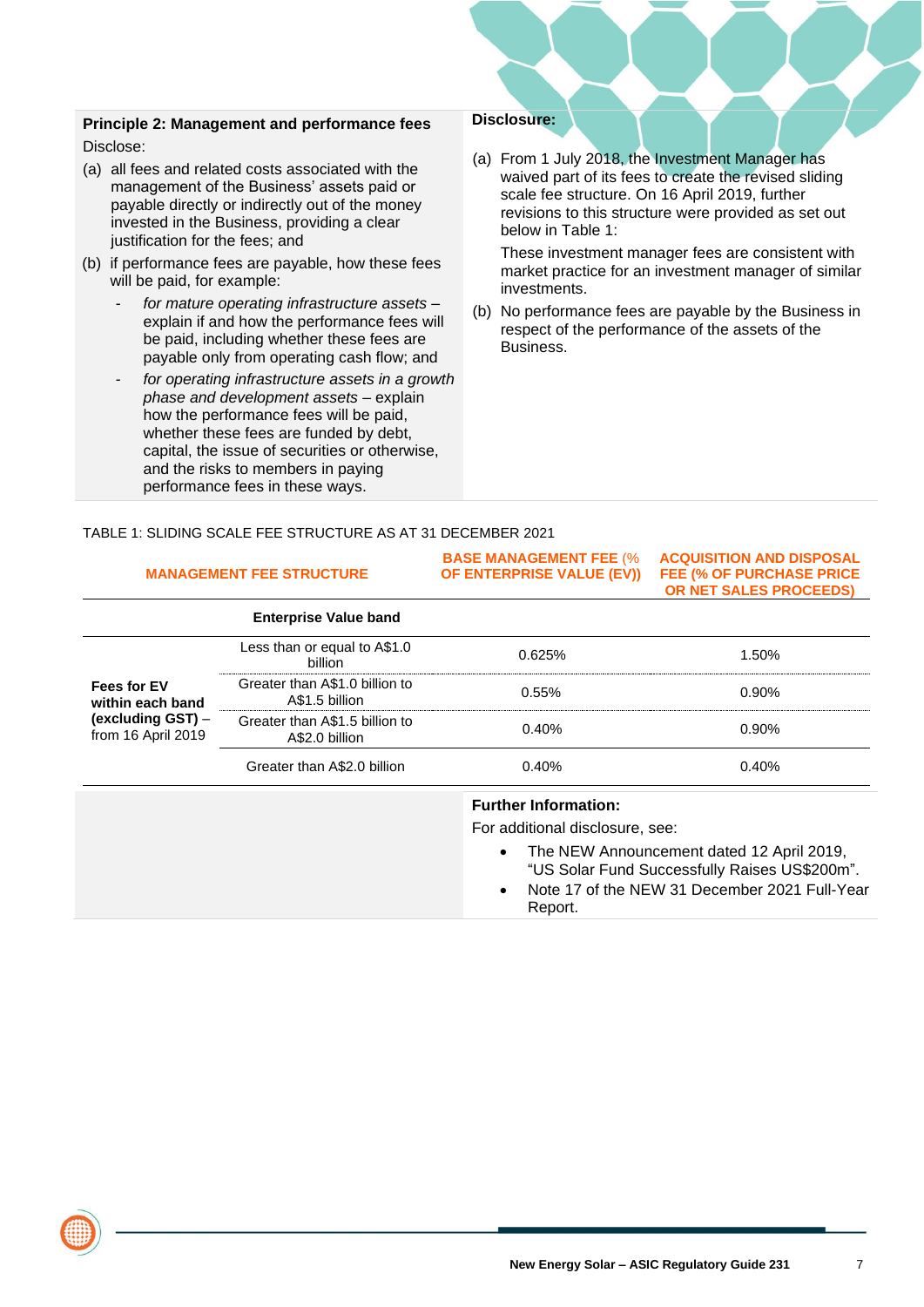#### **Principle 3: Related party transactions**

Disclose details of any related party arrangements relevant to the investment decision, including:

- (a) the value of the financial benefit/ consideration payable;
- (b) the nature of the relationship;
- (c) whether the arrangement is on arm's length terms, the remuneration is reasonable, some other Chapter 2E exception applies or ASIC has granted relief;
- (d) whether member approval of the transaction has been sought and if so when;
- (e) the risks associated with the related party arrangement;
- (f) the policies and procedures in place for entering into these arrangements and how compliance with those policies and procedures is monitored;
- (g) for management agreements with related parties:
	- (i) the term of the agreement;
	- (ii) if the fee is payable by the Business on termination of the agreement, the method of termination that will incur a fee and details on how that fee is calculated;
	- (iii) any exclusivity arrangements in the management agreement;
	- (iv) whether a copy of agreement is available to investors and, if so, how an investor can obtain a copy of the agreement;
	- (v) any other arrangements that have the potential or actual effect of entrenching the existing management; and
- (h) for transactions with related parties involving significant infrastructure assets:



#### **Disclosure:**

Related party transactions are disclosed in Note 17 of the Company's Annual Report for the year ended 31 December 2021. In the current year, only fees for the period to 30 September 2021 are deemed related party transactions, however the fees paid for the full year are shown below:

> **Fee for the-year ended 31 December 2021 (A\$)**

| <b>Total Related Party Fees</b> | 6,135,581 |
|---------------------------------|-----------|
| Disposal fee                    | 3.971.536 |
| Asset Management Services Fee   | 763.660   |
| <b>Fund Administration fee</b>  | 114.000   |
| Investment Manager fee          | 1,286,385 |
|                                 |           |

Investment Manager fee, and Fund Administration fee are calculated according to the Product Disclosure Statement (PDS)/ Agreement.

Disposal fee and/or Acquisition fee are calculated in accordance with the Product Disclosure Statement (PDS)/ Agreement and any amendments made since inception.

Project Services and Asset Management Services Fees are calculated in accordance with the Development Services Master Agreement and the Asset Management, O&M and Construction Management Services Master Agreement.

The Investment Manager, Fund Administration and Disposal fees are disclosed to investors through the Product Disclosure Statement and Prospectus dated 2 November 2017. The Asset Management fee is on arm's length terms based on market testing of prices.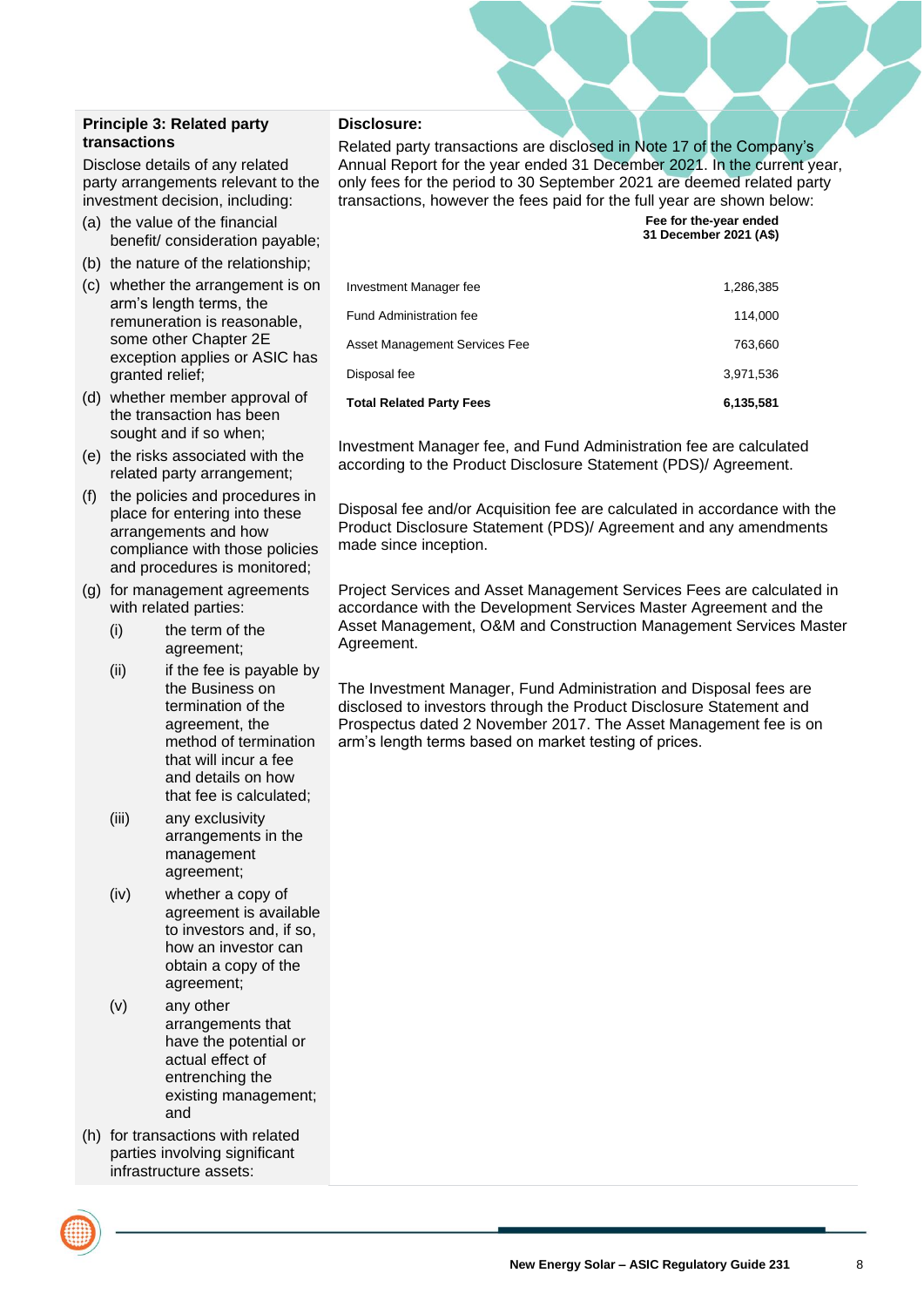| (i)                                                                                                                                                                                                                                                                                                                                                                                                          | what steps the<br>Business took to<br>evaluate the<br>transaction; and                                                                                                                                  |                                                                                                                                                                                                                                                                                                                                                                                                                                                                                                                                                                                                                                                                                                                                                                                                                                                                                  |
|--------------------------------------------------------------------------------------------------------------------------------------------------------------------------------------------------------------------------------------------------------------------------------------------------------------------------------------------------------------------------------------------------------------|---------------------------------------------------------------------------------------------------------------------------------------------------------------------------------------------------------|----------------------------------------------------------------------------------------------------------------------------------------------------------------------------------------------------------------------------------------------------------------------------------------------------------------------------------------------------------------------------------------------------------------------------------------------------------------------------------------------------------------------------------------------------------------------------------------------------------------------------------------------------------------------------------------------------------------------------------------------------------------------------------------------------------------------------------------------------------------------------------|
| (ii)                                                                                                                                                                                                                                                                                                                                                                                                         | if not otherwise<br>disclosed, summary of<br>any independent<br>expert opinion<br>obtained for the<br>transaction and<br>whether, and if so<br>how, an investor can<br>obtain a copy of the<br>opinion. |                                                                                                                                                                                                                                                                                                                                                                                                                                                                                                                                                                                                                                                                                                                                                                                                                                                                                  |
|                                                                                                                                                                                                                                                                                                                                                                                                              |                                                                                                                                                                                                         | Further Information: For additional disclosure, see Note 17 of the NEW<br>31 December 2021 Full-Year Report.                                                                                                                                                                                                                                                                                                                                                                                                                                                                                                                                                                                                                                                                                                                                                                     |
|                                                                                                                                                                                                                                                                                                                                                                                                              | <b>Principle 4: Financial ratios</b>                                                                                                                                                                    | Disclosure:                                                                                                                                                                                                                                                                                                                                                                                                                                                                                                                                                                                                                                                                                                                                                                                                                                                                      |
| Disclose:<br>(a) if target financial ratios have<br>been publicly disclosed, the<br>respective financial ratios<br>actually achieved for the entity<br>and how these target and<br>actual ratios are calculated;<br>and<br>(b) an explanation of what the<br>financial ratios mean in<br>practical terms and how<br>investors can use the ratios to<br>determine the entity's level of<br>debt-related risk. |                                                                                                                                                                                                         | (a) The Board currently targets a long-term overall gearing ratio for<br>the Business of up to 50% of total gross assets, with the ability of<br>the Business to temporarily have an overall gearing ratio above<br>this level.<br>As at 31 December 2021, the Business had a total gearing ratio<br>(calculated as total gross debt divided by total gross assets) of<br>53.6%. The gearing ratio is calculated as New Energy Solar's<br>proportionate share of drawn third-party debt held by the Business<br>divided by total assets of the Business. It is important to note that<br>the gearing ratio refers exclusively to external or third-party debt.<br>The Company also has the ability to make loans between them or<br>their subsidiaries where it is perceived to be beneficial to<br>investors.<br>Over the long-term a gearing ratio of up to 50% of total gross |
|                                                                                                                                                                                                                                                                                                                                                                                                              |                                                                                                                                                                                                         | assets, is the level at which the Investment Manager perceives an<br>optimal balance of return maximisation versus acceptable risk for<br>long-term investments in solar power plants with contracted<br>offtakes.                                                                                                                                                                                                                                                                                                                                                                                                                                                                                                                                                                                                                                                               |
|                                                                                                                                                                                                                                                                                                                                                                                                              |                                                                                                                                                                                                         | (b) Debt imposes ongoing repayment obligations. These repayments<br>are usually met by the cash flows produced by the Business'<br>power plant investments. In practical terms, a higher gearing ratio<br>will generally magnify gains during periods where the power<br>plants owned by the Business perform in line with expectations<br>but can also magnify losses if the power plants significantly<br>underperform expectations.                                                                                                                                                                                                                                                                                                                                                                                                                                           |
|                                                                                                                                                                                                                                                                                                                                                                                                              |                                                                                                                                                                                                         | <b>Further Information:</b>                                                                                                                                                                                                                                                                                                                                                                                                                                                                                                                                                                                                                                                                                                                                                                                                                                                      |
|                                                                                                                                                                                                                                                                                                                                                                                                              |                                                                                                                                                                                                         | For additional disclosure, see the Investment Manager's report contained<br>in the NEW 31 December 2021 Full-Year Report.                                                                                                                                                                                                                                                                                                                                                                                                                                                                                                                                                                                                                                                                                                                                                        |

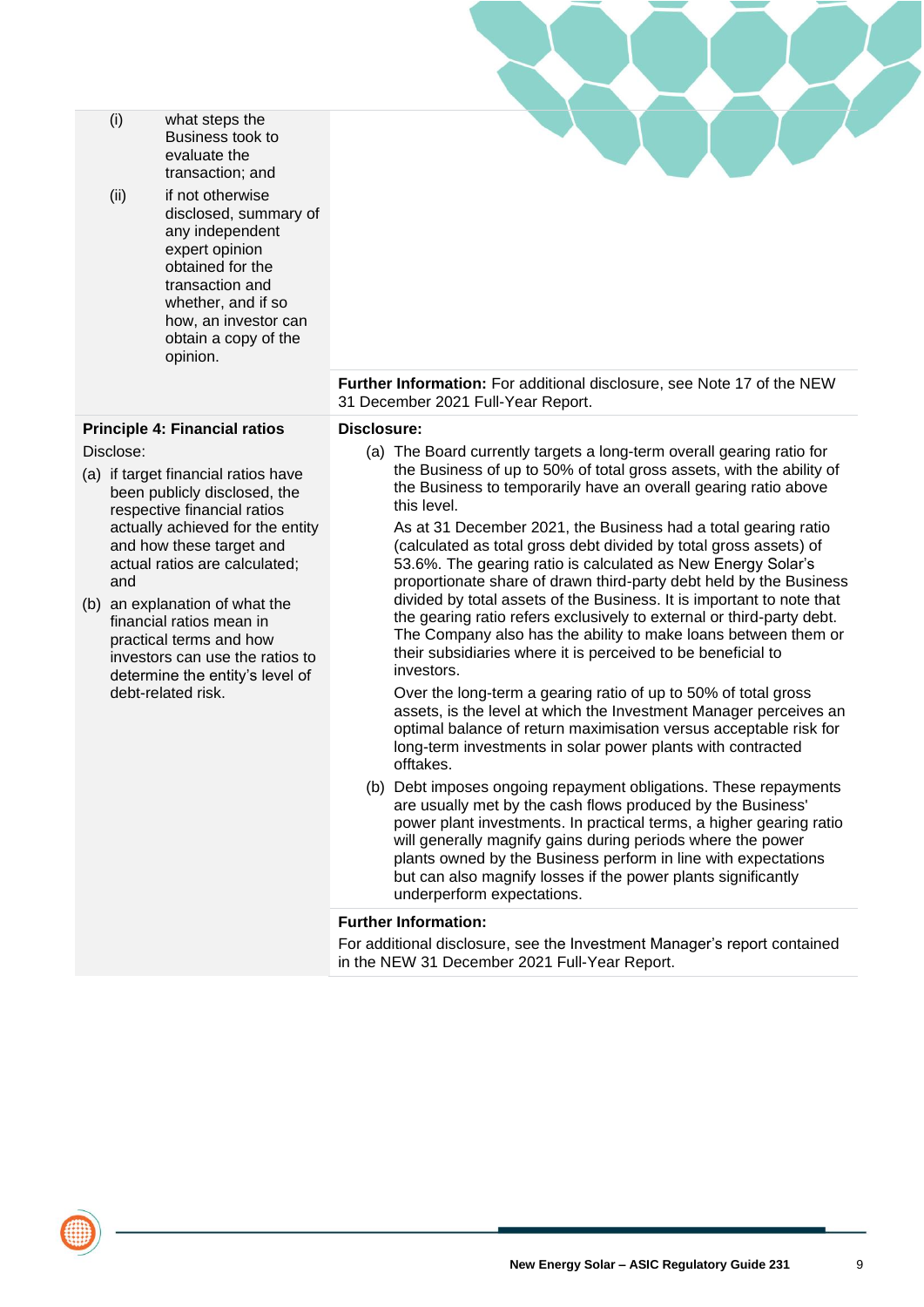#### **Principle 5: Capital expenditure and debt maturities**

Disclose:

- (a) planned capital expenditure for the next 12 months and how this expenditure is to be funded; and
- (b) a breakdown of material debt maturities for the entity; in the intervals set out in the table, on a consolidated contractual basis showing the drawn amount, the undrawn amount, the total drawn and undrawn amount, the percentage of variable interest rate risk, the weighted average interest rate, the percentage of debt that is not limited recourse to a particular asset and whether the debt is fully amortising or requires principal and interest payments.

#### **Disclosure:**

- (a) As at 31 December 2021, the Company:
	- (i) Owns interests in 14 operational solar plants, with two assets sold on 30 July 2021;
	- (ii) determined that, given the largely fully-invested nature of the business, it is in the best interest of stapled securityholders not to complete the acquisition of the remaining six power plants in the Rigel portfolio, located in the United States of America (North Carolina and Oregon);
	- (iii) at this stage, has no material planned capital expenditure over the next 12 months.
	- (iv) NEW no longer has any AUD denominated debt as reporting date.
- (b) Tables 2 below summarise the material debt maturities for the Business as at 31 December 2021.

| <b>US Dollars</b>        | <b>DRAWN</b><br>(SM) | <b>UNDRAWN</b><br>(SM) | <b>TOTAL</b><br>(SM) | $%$ OF<br><b>VARIABLE</b><br><b>INTEREST</b><br><b>RATE RISK</b> | <b>WEIGHTED</b><br><b>AVERAGE</b><br><b>INTEREST</b><br><b>RATE</b> | % OF DEBT<br><b>THAT IS NOT</b><br><b>LIMITED</b><br><b>RECOURSE TO</b><br><b>A PARTICULAR</b><br><b>ASSET</b> | <b>FULLY</b><br><b>AMORTISING</b><br><b>OR</b><br><b>PRINCIPAL</b><br><b>AND</b><br><b>INTEREST</b><br><b>PAYMENTS</b> |
|--------------------------|----------------------|------------------------|----------------------|------------------------------------------------------------------|---------------------------------------------------------------------|----------------------------------------------------------------------------------------------------------------|------------------------------------------------------------------------------------------------------------------------|
| Up to 1 year             |                      |                        |                      | $-9/2$                                                           | $-9/2$                                                              | $-9/2$                                                                                                         | $\blacksquare$                                                                                                         |
| Between 1<br>and 2 years |                      |                        |                      | $-$ %                                                            | $-$ %                                                               | $-$ %                                                                                                          | -                                                                                                                      |
| Between 2<br>and 5 years | 58.0                 | 8.5                    | 66.6                 | 47.6%                                                            | 3.65%                                                               | $0.00\%$                                                                                                       | Principal and<br>interest                                                                                              |
| <b>Total</b>             | 58.0                 | 8.5                    | 66.6                 | 47.6%                                                            | 3.65%                                                               | $0.00\%$                                                                                                       |                                                                                                                        |

|                                                                                                                                                                                                                                                                                                                                                | <b>Further Information:</b><br>For additional disclosure, see NEW 31 December 2021 Full-Year Report.                                                                                                                                                                                                                                                                                                                                                                                                                                                                                                                                                                                  |
|------------------------------------------------------------------------------------------------------------------------------------------------------------------------------------------------------------------------------------------------------------------------------------------------------------------------------------------------|---------------------------------------------------------------------------------------------------------------------------------------------------------------------------------------------------------------------------------------------------------------------------------------------------------------------------------------------------------------------------------------------------------------------------------------------------------------------------------------------------------------------------------------------------------------------------------------------------------------------------------------------------------------------------------------|
| Principle 6: Foreign exchange<br>and interest rate hedging<br>Disclose:<br>(a) any current foreign exchange<br>and interest rate hedging<br>policy for the entity; and<br>(b) whether the entity's foreign<br>exchange and/or variable<br>interest rate exposure<br>conforms with its foreign<br>exchange and interest rate<br>hedging policy. | Disclosure:<br>The Business receives income streams and holds assets<br>(a)<br>denominated in US and Australian dollars. It may also receive income<br>and hold assets in other currencies. The Board does not currently<br>intend to hedge this currency risk other than short-dated transaction<br>specific foreign exchange forwards<br>The Board may re-evaluate the hedging policy in the event of changes<br>in prevailing relevant exchange rates and economic conditions.<br>The Business' current foreign exchange and/or variable interest rate<br>(b)<br>exposure conforms to its foreign exchange and interest rate hedging<br>policy.<br><b>Further Information: N/A</b> |
|                                                                                                                                                                                                                                                                                                                                                |                                                                                                                                                                                                                                                                                                                                                                                                                                                                                                                                                                                                                                                                                       |

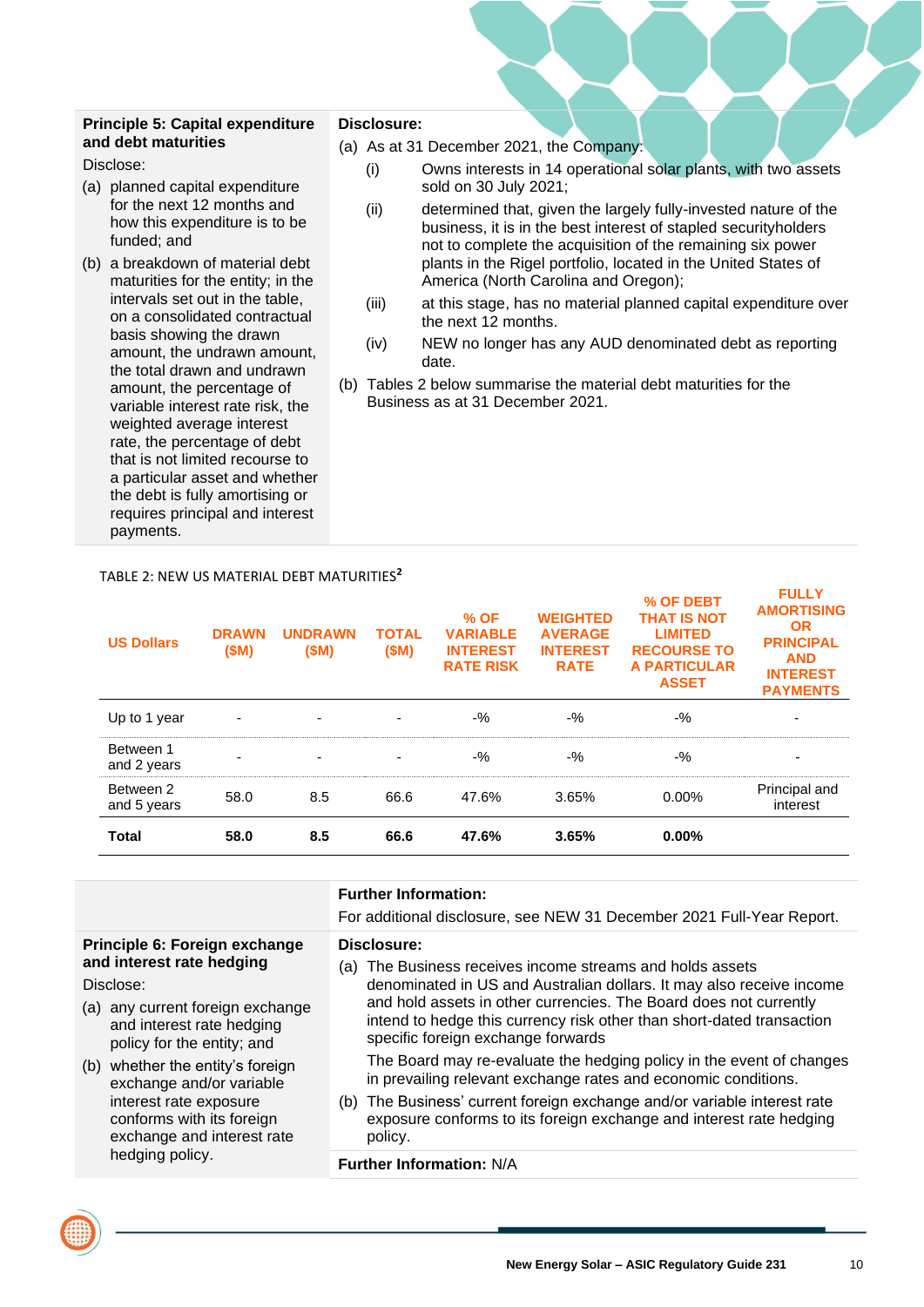#### **Principle 7: Base-case financial model**

Disclose:

- (a) for acquisitions of a significant infrastructure asset, the following details of the Business' base-case financial model:
	- (i) key assumptions and source of those assumptions;
	- (ii) a confirmation by the directors as to whether or not they consider that the assumptions are reasonable;
	- (iii) any process the directors undertook to satisfy themselves that the assumptions were reasonable, including if an expert provided an opinion on the model, and if so, provide a summary of that expert opinion;
	- (iv) the agreed upon procedures check that the assurance practitioner has performed to review the base-case financial model (as per benchmark 6) and any findings which are materially relevant to the investment decision; and
	- (v) any conflicts of interest that may arise in either the expert opinion or the agreedupon procedures check.
- (b) up to five of the key assumptions in an infrastructure entity's basecase financial model that are likely to have the most material impact;
	- (i) on the operating performance of the entity for at least the next 12 months; or

#### **Disclosure:**

(a) The Business owns interests in the Operating Portfolio. Assumptions in project acquisition models are reviewed by management and predominately align to source documentation provided by third party advisors such as independent engineers and tax experts.

The Investment Manager has obtained an agreed upon procedures check of the consolidated Business model as per Benchmark 6.

#### (b)

- (i) The five key assumptions that are most likely to impact upon the performance of an operating asset over its useful life are:
	- o electricity prices;
	- o solar irradiation;
	- o operating expenses;
	- o foreign exchange rates;
	- discount rates applied to valuations

The Investment Manager considers that all adopted assumptions are reasonable.

- (ii) The Business considers the impacts of fluctuations in these assumptions in Note 14 of the NEW 31 December 2021 Full-Year Report.
- (c)
	- (i) The Operating Portfolio had an output capacity of  $606MW<sub>DC</sub>$  as at 31 December 2021 however actual generation of these solar power plants is variable and dependent on climatic and other conditions. For more detail on capacity and generation see the Investment Manager's report contained in the NEW 31 December 2021 Full-Year Report.
	- (ii) As stated in Benchmark 7, the Business completed its acquisition of in NC-31 and NC-47 in March and May 2017, respectively. Construction of these assets was completed immediately prior to NEW's purchase of its final interests.

Cash yields for NC-31 and NC-47 during their first two years of operation have not met publicly disclosed forecasts prepared by NEW at the time of their acquisition, largely due to a prolonged period of poor weather conditions in North Carolina. The Business does not consider this underperformance material in the context of its operations, as these plants make up a small portion of the Operating Portfolio, and periods of poor weather are expected and accounted for in the long-term forecasts utilised in the plants' financial models.

#### (iii) N/A

#### **Further Information:**

For additional disclosure, see:

- The Announcements tab on the New Energy Solar website at https://www.newenergysolar.com.au/investorcentre/announcements.
- The Investment Manager's report contained in the NEW 31 December 2021 Full-Year Report.
- Note 14 of the NEW 31 December 2021 Full-Year Report.

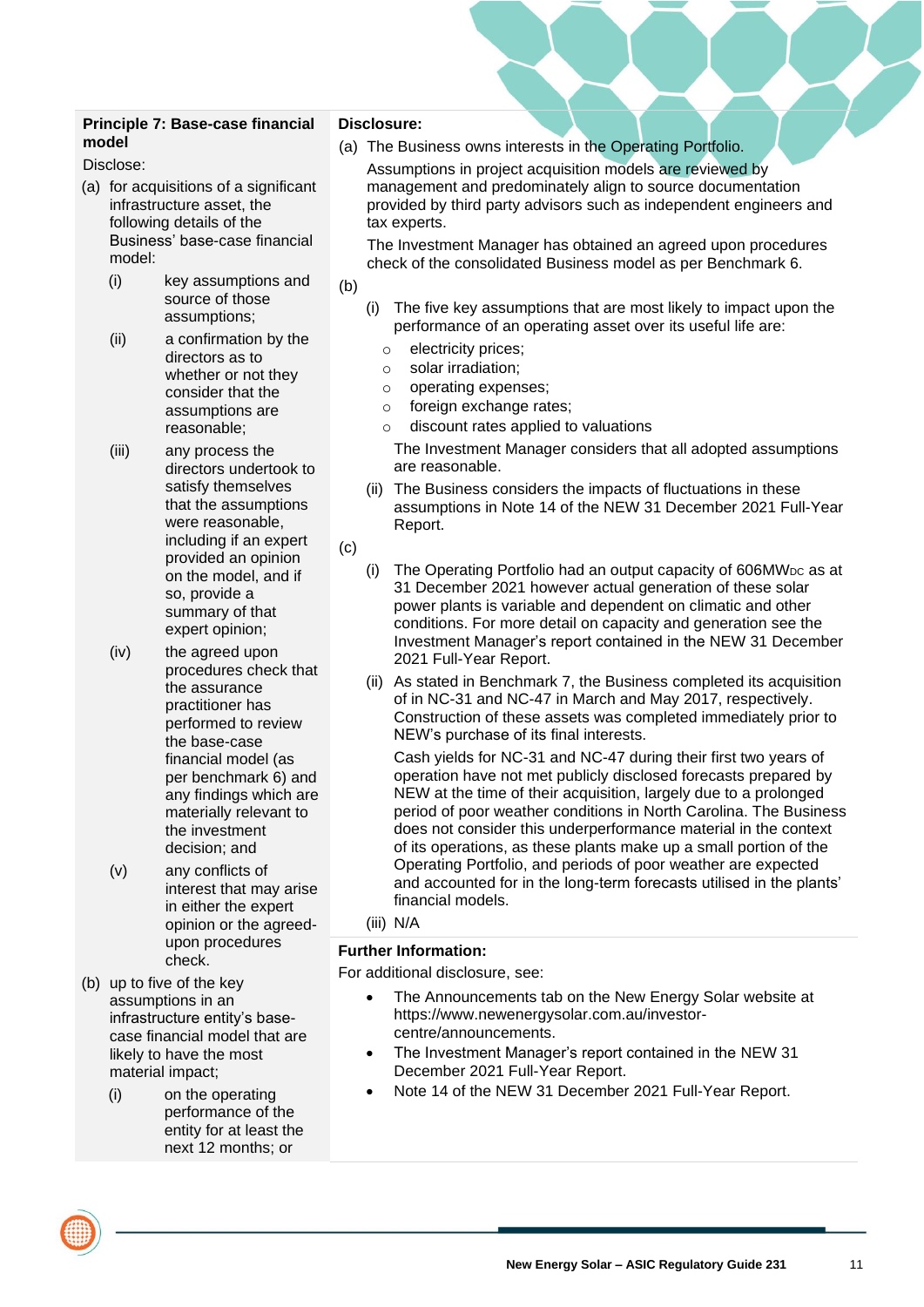| (ii) | in the case of a        |
|------|-------------------------|
|      | development asset, in   |
|      | the first year of       |
|      | operation,              |
|      | demonstrating the       |
|      | impact on the           |
|      | infrastructure and      |
|      | investor entity, if any |
|      | (and separately if all) |
|      | of the assumptions      |
|      | were materially less    |
|      | favourable than         |
|      | anticipated.            |
|      |                         |

(c) also disclose:

- (i) a reasonable estimate of the operating capacity of the entity's significant infrastructure assets;
- (ii) for any operating asset developed by the infrastructure entity or completed immediately before the infrastructure entity's ownership, any material discrepancies between any publicly disclosed forecasts and the actual performance for the first two years of operation; and
- (iii) any material discrepancies between the assumptions contained in the infrastructure entity's base-case financial model used to raise any debt and the model used to raise any equity, respectively, within six months of each other in the current financial year.

| <b>Principle 8: Valuations</b>                                | Disclosure:                                                                                                                                                                                                                     |
|---------------------------------------------------------------|---------------------------------------------------------------------------------------------------------------------------------------------------------------------------------------------------------------------------------|
| Disclose:<br>(a) details on the entity's valuation<br>policy; | (a) The Board uses fair value to determine the carrying amount of the<br>Business' renewable energy asset investments. The Investment<br>Manager is responsible for advising the Board in their determination<br>of fair value. |

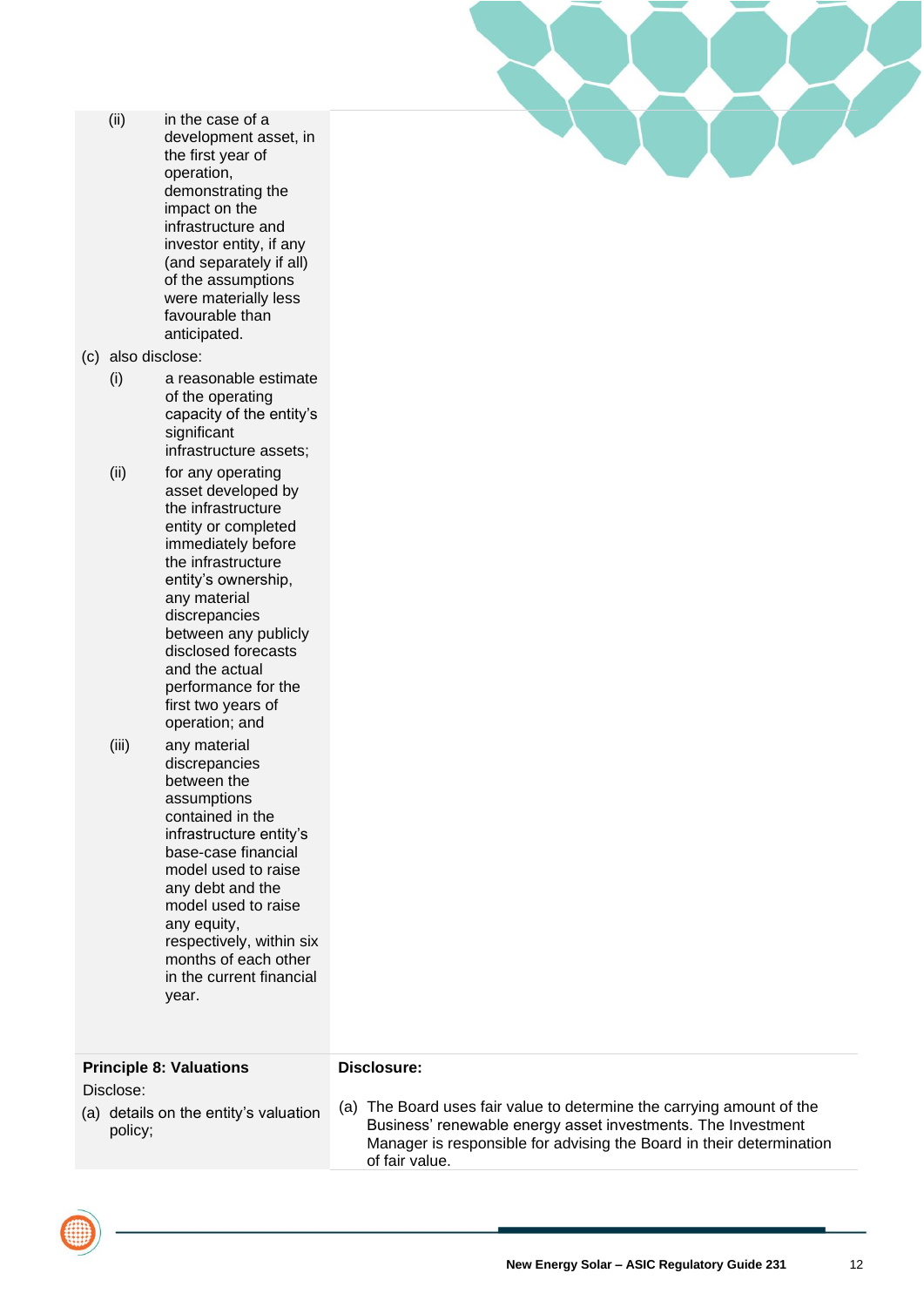- (b) whether valuations and supporting documentation are available to investors and, if so, how they are made available. If valuations and supporting documentation are not available to investors, the infrastructure entity should provide a summary of the valuations (required for significant infrastructure assets only) containing, at a minimum, the following information:
	- (i) whether the valuation was prepared internally or externally;
	- (ii) the date of the valuation;
	- (iii) the scope of the valuation and any limitations on the scope;
	- (iv) the purpose of the valuation;
	- (v) the value assessed and key assumptions used to determine value;
	- (vi) the key risks specific to the infrastructure assets being valued;
	- (vii) the valuation methodology;
	- (viii) the period of any forecast and terminal value assumptions;
	- (ix) the discount rate used and the basis for calculating this rate; and
	- (x) the income capital expenditure and capital growth rates over the forecast period; and
- (c) any circumstances that may result in a conflict of interest arising in the preparation of the valuations.

#### **Principle 9: Distribution policy**

Disclose:

could have potentially created a conflict of interest; however, valuations must be in accordance with the valuation policies determined by the Board.

and are subject to review by an external auditor.

The Business may also engage suitably qualified independent valuers to assist in the assessment of fair market value.

(b) Valuations and supporting documentation will not be made available to investors. Changes in the fair value of solar power plants owned by the Business are reported in annual and half-year financial reports

(c) Under the Investment Management Agreement, the Investment Manager is responsible for preparing valuations and receives a management fee based on the enterprise value of the Business. This

#### **Further Information:**

For additional disclosure, see Note 14 of the NEW 31 December 2021 Full-Year Report.

| (a) the current distribution policy |
|-------------------------------------|
| and any rights that the entity      |
| has to change the policy;           |

- **Disclosure:**
- (a) The Board seeks to make investments with a view to generating sufficient income to provide a stable dividend and distribution stream.